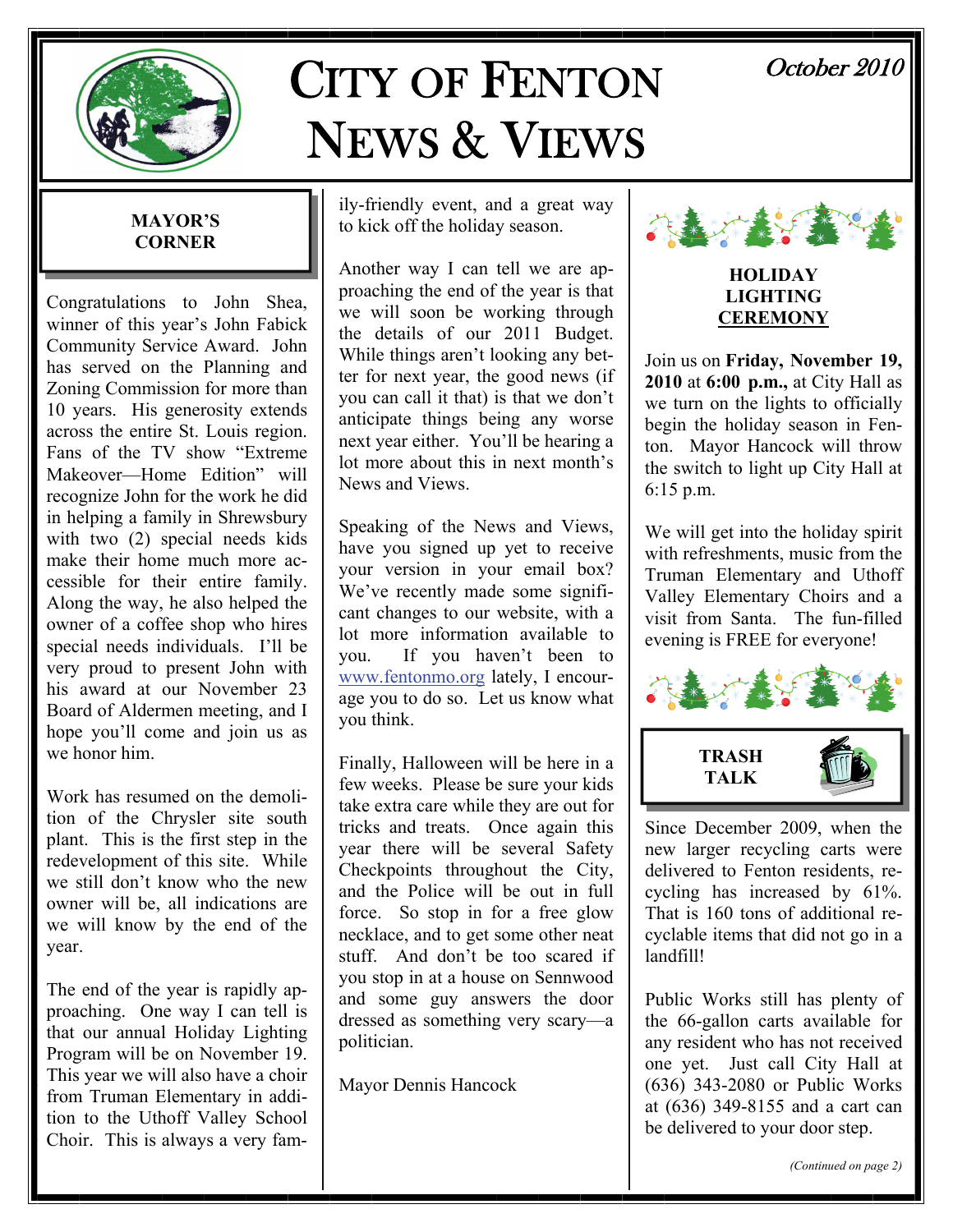*TRASH TALK (Continued from page 1)* 

If you have any questions about the City's recycling program, please check out our website, [www.fentonmo.org](http://www.fentonmo.org), or contact City Hall or Public Works.

### **PLANNING & ZONING COMMISSION PUBLIC HEARING**

On **Wednesday, November 3, 2010**, the Planning & Zoning Commission will hold a Public Hearing at **7:00 p.m.** during their regularly scheduled meeting at City Hall to consider the following:

# **NEW BUSINESS**

- A petition by Schuyler Corporation to rezone a parcel of land addressed as 900 S. Highway Drive from "HP-1" Hospitality Park-Hotel, Restaurant, Entertainment Business Park District to "BP-3" Business Park-General Office Centers, Small Warehousing District.
- A petition by Faith Church St. Louis.com to amend *Subsection C. Uses allowed by Special Use Permit* of *Section 465.010: "R-1" Single-Family Residential Zone District Regulations, Section 465.020: "R-2" Single-Family Residential District Regulations, Section 465.030: "R-3" Single-Family Residential Zone District Regulations, and Section 465.040: "R-4" Single-Family Residential Zone District Regulations* of the Zoning Code to include provisions for places of worship, public

schools and public institutions to have inflatable recreation devices on their property.

- A petition by Faith Church St. Louis.com for a Special Use Permit to use inflatable recreation devices at 1416 Larkin Williams Road. The property is zoned "R-1" Single-Family Residential.
- A petition by Neighbors Credit Union for a Special Use Permit to operate a drive-through facility at 610 and 622 Gravois Road. The properties are zoned "OT-2" Olde Towne Family Entertainment/ Commercial Zone District.

# **SITE PLAN REVIEWS**

• A petition by Neighbors Credit Union for Site Plan Review of a proposed  $3,000$  square-foot  $(+/-)$ financial institution building at 610 and 622 Gravois Road. The properties are zoned "OT-2" Olde Towne Family Entertainment/ Commercial Zone District.

For more information, please contact the Community Development Department at (636) 349-8110.

# **BOARD OF ALDERMEN MEETING RESCHEDULED**

Due to the Thanksgiving holiday on Thursday, November 25, the regular Board of Aldermen meeting has been rescheduled.

The November Board meeting will be held on Tuesday, November 23, 2010 at 7:00 p.m. at City Hall.





# **NEW BUSINESS CORNER**

The following businesses have applied for an occupancy permit and are planning on calling Fenton "home":

*Mattress Firm, Inc.*  676 Gravois Bluffs Blvd., Ste. A (retail mattress store)

*Cooler by Design*  23 Cassens Court (distributor of ice chest coolers and golf accessories)

*Big Lots*  691 Gravois Bluffs Blvd. (retail sales)

*Midwest Sporting Supplies*  626 Axminister (wholesale distributor of sporting goods)

*Universal Lubricants*  234 & 236 Axminister (office/warehouse for the distribution of industrial, auto & heavy-duty lubricants)

*Liberty Tax Service*  340 Skinker (tax preparation and accounting/ bookkeeping services)

*Kyoto Sushi & Grill*  657 Gravois (full service Japanese restaurant)

*Correnti Companies*  1750 Chase (furniture warehouse/distribution)

*City-Wide Maintenance of St. Louis*  1736 West Park Center Drive (commercial janitorial service-sales office)

Welcome to Fenton. We are glad you are here!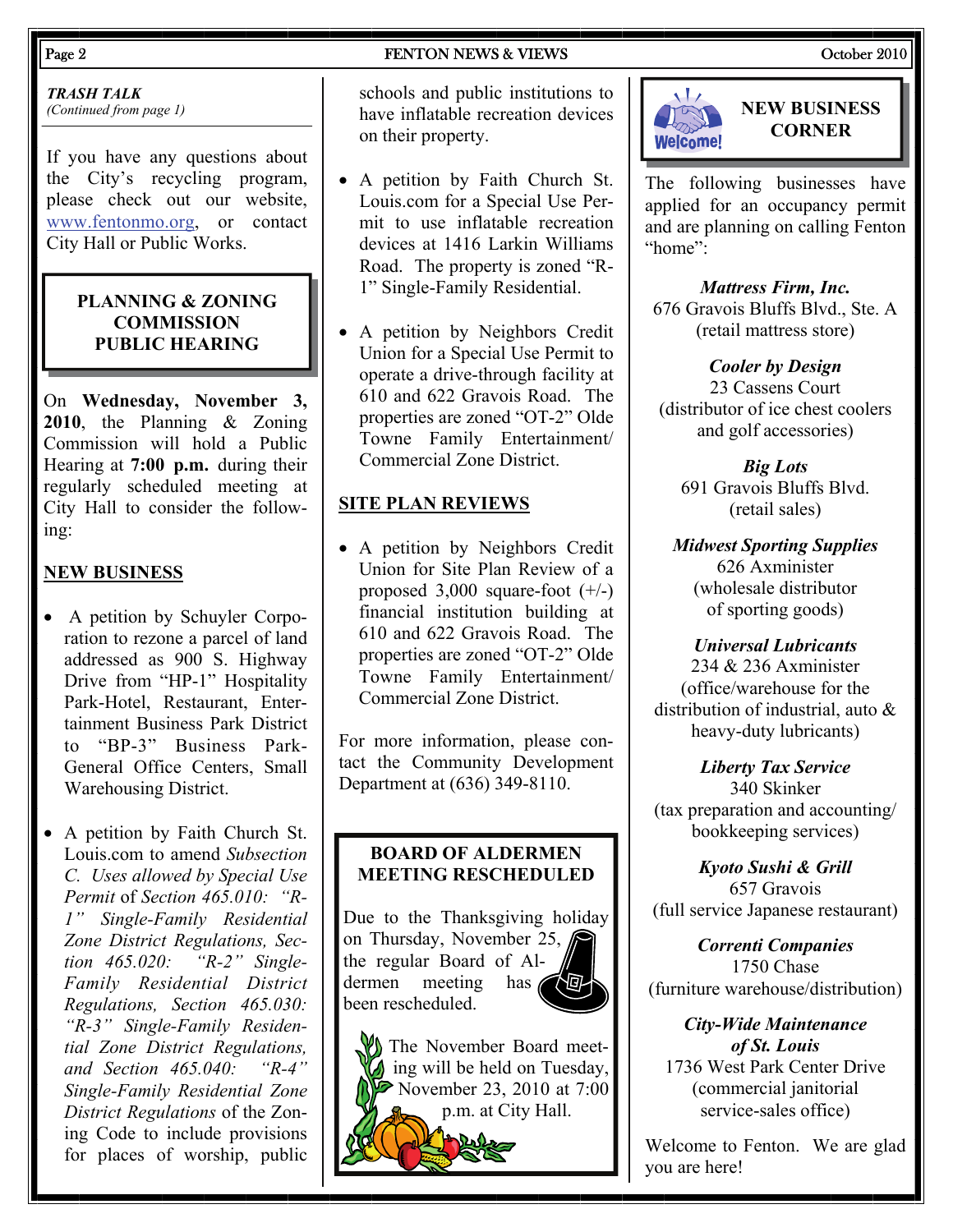

*For information on these programs, including fees and times, check out a copy of the "Beacon".* 

### **Annual Holiday Lights Tour**

For adults 55 and older, join us on Wednesday, December 15, from 4:00-8:00 p.m., for a holiday lights tour. We will be going to

Our Lady of the Snows Shrine in Belleville for a  $\otimes$ buffet dinner and to look  $\sqrt[3]{\leftarrow}$ at all the Christmas decora-

tions and lights. Then we will head to Tilles Park to take in the Winter Wonder Land Lights display. Registration deadline is November 24.

### **Kid Zumba**



time. This class is held on Tuesday evenings at 7:30 p.m.

#### **Zumba**

One hour workout with Latin

#### Page 3 **FENTON NEWS & VIEWS FENTON NEWS Page 3** October 2010

rhythms, international dance steps and a desire  $\leq$ to have fun are what influences this very popular  $\mathcal{L}$ workout. Classes fill up fast! Join us Tuesday or Thursday evenings at 7:30 p.m. or on Thursday mornings at 9:00 a.m. Next session begins the week of November 2.

### **Swim Lessons**

A new session of swim lessons is set to start the week of October 26.



**There** are many times to choose: Tuesdays and Thursdays at 4:20, 4:55 and 5:30 p.m. and

Saturdays at 9:30, 10:05 and 10:40 a.m.

### **Parent Tot Swim Class**

This class is an interactive swim class between parent and child. A new session begins the week of October 26 and classes are available Tuesday and Thursday evenings at 5:30 p.m. or Saturday mornings at 11:15 a.m.

#### **Water Aerobics**



Come to RiverChase for water fitness classes. There are many Water Aerobics classes to choose from:

*Water Pilates* - Monday, Wednesday and Fridays at 11:00 a.m.

*Aquacise* - Monday, Wednesday and Fridays at 9:00 and 11:00 a.m.

*Total Body Workout* - Tuesday and Thursday at 6:00 p.m. and 7:00 p.m., or Saturdays at 8:30 a.m.

*Arthritis Foundation Aquatic Program* - Tuesday and Thursday at  $9.00 a m$ 

*Aqua Zumba* - Wednesdays at 7:15 p.m. or Sundays at 10:15 a.m.

#### **Playtime in the Pool**

Join us on Tuesdays and Thursdays when the indoor leisure pool will be available from 10:00 a.m.



to 12:00 noon for parents and tots to play in the water. This is open pool time and day fees apply without membership.

*For information on all programs (including fees and times), contact RiverChase of Fenton at (636) 343-0067. You can also check out the Beacon at [www.fentonmo.org](http://www.fentonmo.org/).*



City offices will be closed for *Thanksgiving*  Thursday, November 25 and Friday, November 26

RiverChase will be closed *Thanksgiving*  Thursday, November 25

RiverChase will be open Friday, November 26 8:00 a.m. - 9:00 p.m.

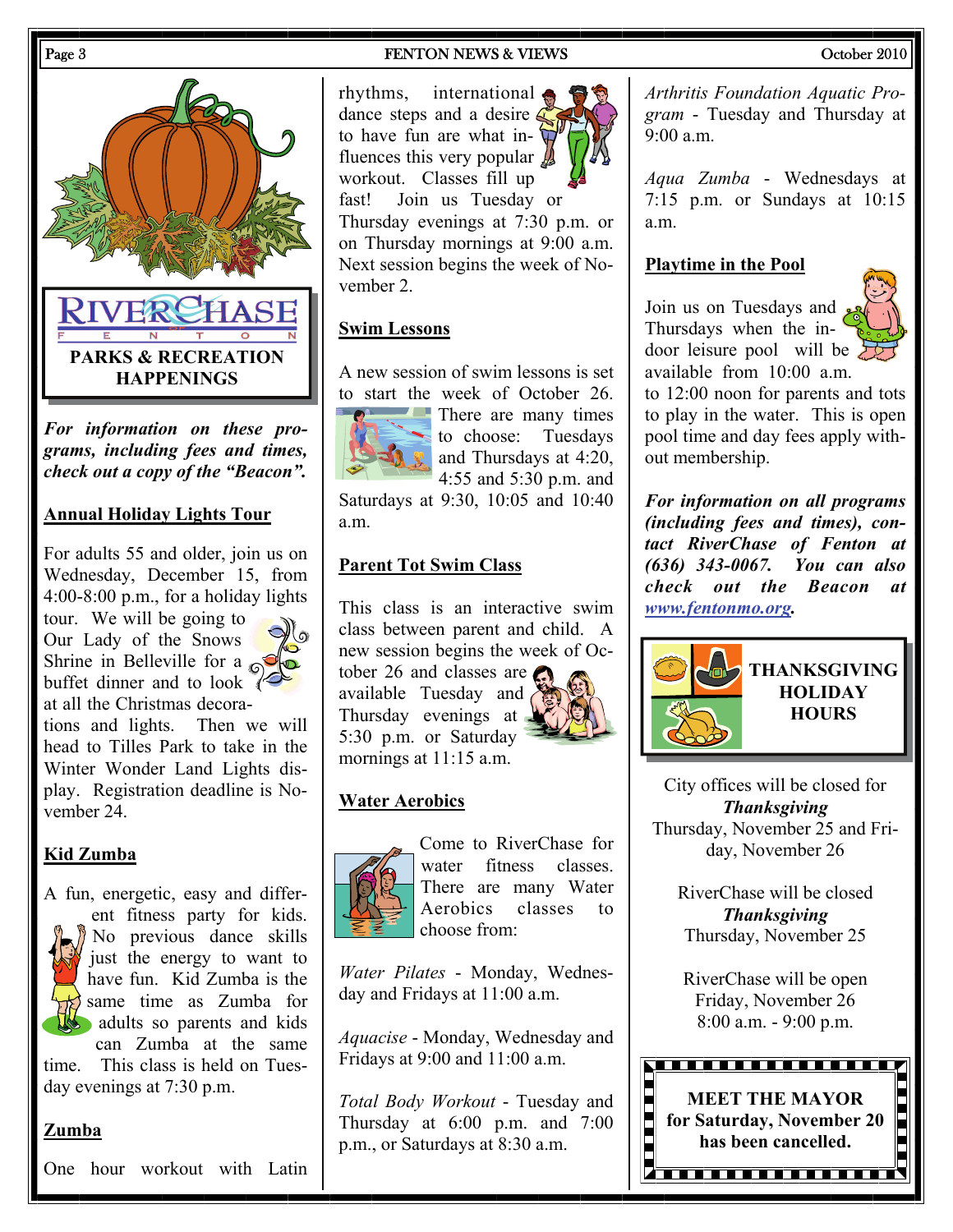#### Page 4 **FENTON NEWS & VIEWS** Corober 2010

经资源资源资源资源资源资格

缝 **FALL LEAF SEP PROGRAM**  ú.<br>Dé≠ 海海海海海海海海海海海海

**The City's Fall Leaf Pickup Program will begin the week of October 25.** Work will begin at 7:00 a.m. on Mondays and should take two to five days depending on the amount of leaves being removed. Leaf pickup will run through December 17, 2010.

PLEASE DO NOT RAKE LEAVES INTO THE STREET. Leaves should be raked to the back of curbs as leaves in the gutter could wash into and ultimately clog the storm system during heavy rains.

Leaf piles containing debris or items other than leaves will be left and removed the following week if the unacceptable material has been removed. This includes, but is not limited to, animal feces, lawn clippings, limbs, bottles, newspapers, scrap lumber or metal, bricks and cinder blocks.

If you have questions, please contact the Public Works Department at (636) 349-8155.

# **Don't Forget . . .**

### **Election Day is November 2**



Look for a postcard from St. Louis County Board of Election Commissioners for your polling place information.

If you have any questions contact the St. Louis County Board of Election at (314) 615-1800 or check out their website at [www.stlouico.com/elections](http://www.stlouisco.com/elections).



The St. Louis County Police Department will host **Halloween Safety Centers** throughout the City of Fenton on Halloween. Send those



 $\sim$  ghosts and goblins by the safety centers located in the subdivisions. These Centers will

provide a safe and friendly location on Halloween for younger visitors to experience the thrill of trick or treating without the fright. Halloween Safety Centers will be at the following locations:

22 Elderwood,

1258 Fenton Meadows, and

897 San Sebastian.

Our goal for your Halloween night is for everyone to have fun and get lots  $\frac{1}{2}$ of treats, but most impor-

tantly, we want everyone to have a **Safe Halloween**. Please use our safety tips to ensure that your children are ready for Halloween.

- **H**ave a flashlight with you so you can be seen more readily.
- **Always travel in a group. Best** of all, have a parent with you whenever possible.
- **EXECUTE:** Look both ways before crossing the street.
- **Executed** Look out for vandals; report them to the police.
- *<u>M</u>* Only visit within your neighborhood and only visit people you know.
- **Wear a sensible costume, light** -colored or reflective, so you can be seen.
- **E**arn the respect of your neighbors; respect their rights and property.
- **E**at the goodies you collect only after being inspected by your parents.
- *M* Never eat or drink anything from an original wrapper or container that appears to have been previously opened.

If you have any questions regarding Halloween safety or the Halloween Safety Center in Fenton, please feel free to contact Neighborhood Policing Officer Aaron Dilks at 636-349-8120, Monday through Friday during business hours  $(8 a.m. - 4 p.m.).$ 

**Neighborhood Policing Officer (636) 343-2080 P.O. Aaron Dilks-Ext. 1123** 

> **Precinct Phone (636) 349-8120**





**CHANGE YOUR CLOCK CHANGE YOUR BATTERY** 

When you change your clock for Daylight Savings Time on Sunday, November 7, don't forget to change the battery in your smoke detector.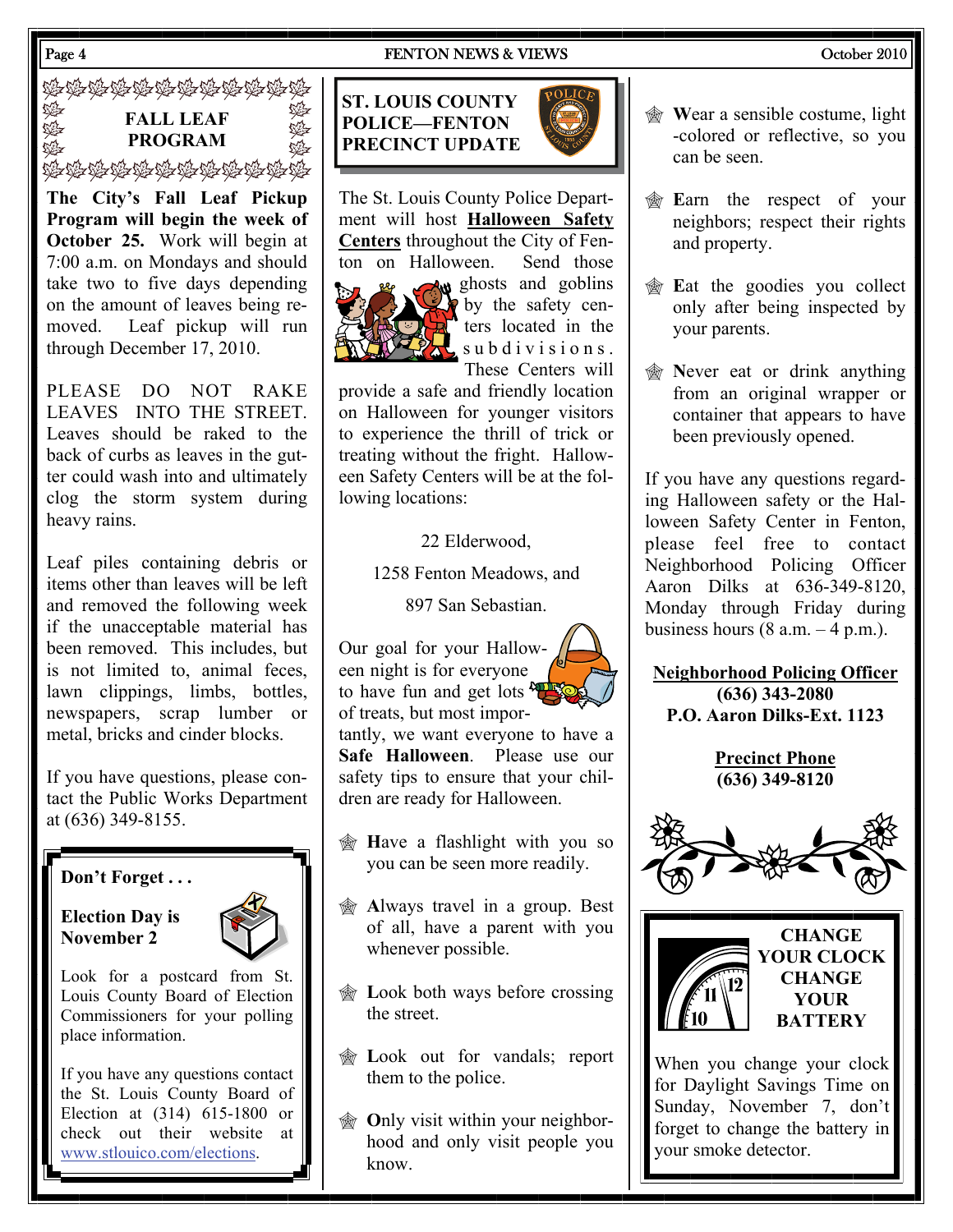#### Page 5 September 2010 **FENTON NEWS & VIEWS** September 2010

**FENTON HISTORICAL SOCIETY** 

The Book Fair was again a success thanks to the generous dona-



tions made by members, friends, and friends of friends. In spite of the gray clouds and occasional showers,

we were kept very busy by a steady stream of visitors looking for an interesting book or two, but walking away with an armload. Thank you again for your continued support. We couldn't have done it without you.

#### $20Q$

On Friday, July 23, 2010, representatives of your historical society had the distinct honor of being

invited to tour the Chrysler Plant prior to the start of demolition. The  $\bigcap_{k=0}^{\infty}$ of demolition purpose of this tour



was to photographically document, for historical purposes, the interior and exterior of the facility. The Society is hoping to have an exhibit prepared for display sometime next year. Chrysler was an important part of our community for a number of decades. Making these photographs available to the public will help keep that memory alive.

For more information, please call (636) 326-0808 or (636) 343- 4186.



#### **DECISIONS FROM THE SEPTEMBER 30 BOARD OF ALDERMEN MEETING**

#### *Decisions*



- $\checkmark$  Approved the Gravois Bluffs West, Boundary Adjustment Plat of Lot 8C of Gravois Bluffs Plat Nine and Part of Fractional Section 34, Township 44, Range 5 East, St. Louis County, Missouri.
- $\checkmark$  Approved a liquor license submitted by Mandarin Inn, 972 S. Highway Drive.

#### *Ordinances*



**#3154** Amends Section 467.010 (C) - Uses allowed by Special Use Permit in the "C-1" Commercial Zone District.

**#3155** Approves a Special Use Permit petitioned by Jim Butler Chevrolet to allow for a Car Storage Area at 767 Gravois Bluffs Blvd./805 Danielle Place Blvd.

 $\mathbb{P}$ ) $\sqrt{\frac{1}{10}}$ 

**#3156** Adopts and enacts the Building, Residential, Existing Building, Mechanical, Plumbing and Electrical Codes of the County of St. Louis, Missouri as amended as the Building, Residential, Existing Building, Mechanical, Plumbing and Electrical Codes of the City of Fenton, Missouri.

# *Resolutions*

**R10-07** Supports Grant's Farm as a new unit of the National Park Service.

**R10-08** States intent to seek funding through the Municipal Parks Grant Program for 311 Center Street and 104 Gravois Road and authorizes the Mayor to sign and execute necessary documents and agreements.

**R10-09** Establishes the Budget Assumptions for the fiscal year 2011 Budget.



# *Pending Legislation*

**Bill 10-65** Calls for a General Election to be held April 5, 2011 in the City of Fenton, St. Louis County, Missouri with candidate filing to open December 14, 2010.

**Bill 10-66** Calls for submission to the voters of the City of Fenton, Missouri at the General Election to be held April 5, 2011, a proposition on a question of the appointment of a Collector.